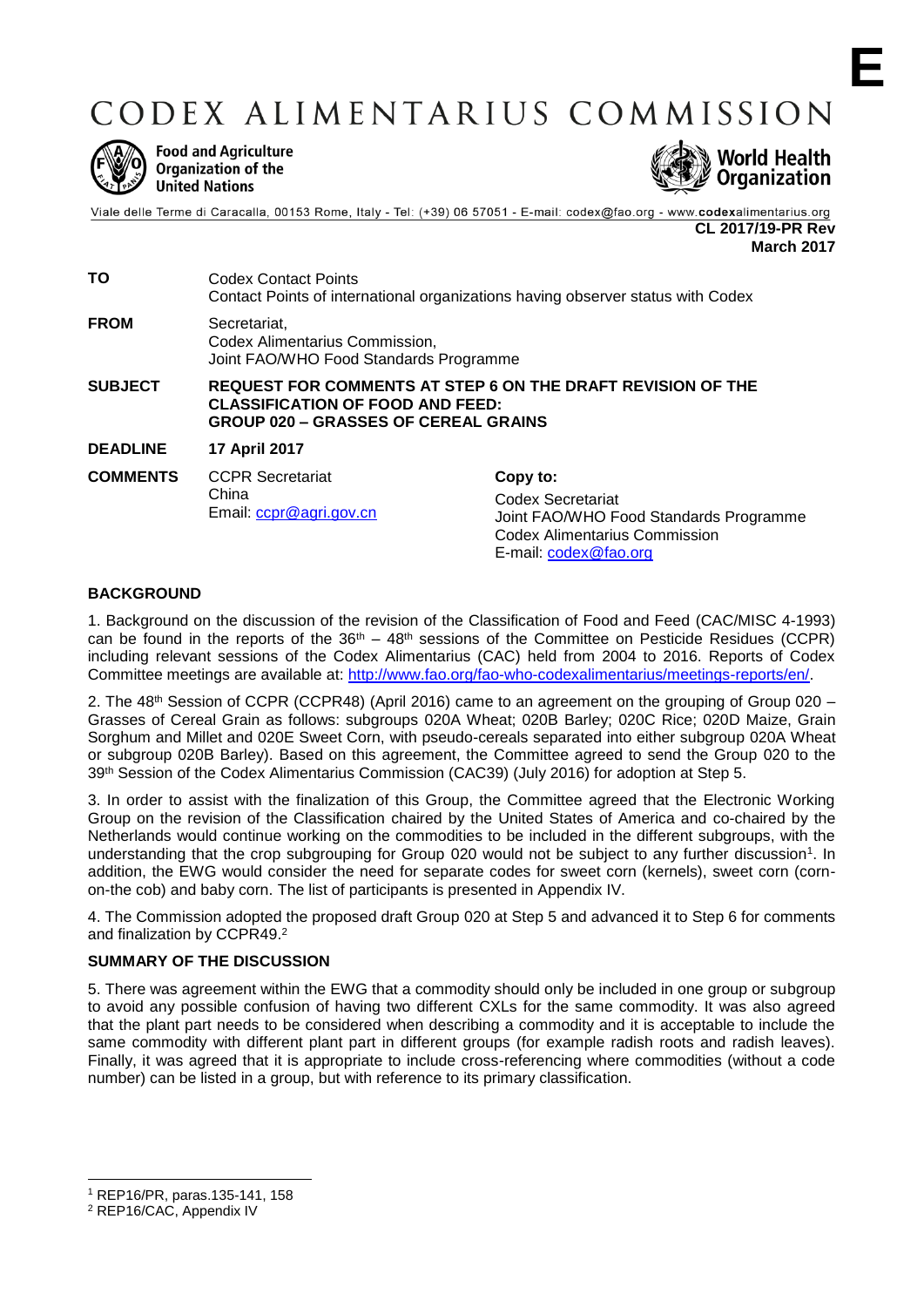#### **Location of canarygrass in Group 020**

6. There was general agreement within the EWG that chia should be a member of Group 020 rather than as previously proposed in Herbs and Spices (Group 028A Seeds HS 3283 at Step 7)<sup>3</sup> . There was also general agreement that separate codes were needed for commodities in Subgroup 020E Sweet Corns (Appendix III). In addition, Canada proposed relocating canarygrass from Subgroup 020D Maize, Grain Sorghum and Millet to Subgroup 020B Barley. This was opposed by the EU. Supporting documentation by Canada and the EU are presented in Appendix II.

#### **Location of maize in Group 020**

7. Australia also proposed grouping maize with sweet corn because of the higher residues in grain sorghum compared to maize (Appendix II). This was supported by a comparison of US grain sorghum, versus field corn (maize) tolerances (Appendix II).

8. Japan noted that there was general agreement that sweet corn would be included under a separate subgroup at CCPR47 (April 2015)<sup>4</sup>, but suggested two compromises

(1) transfer all commodities in Subgroup 020E Sweet corn into Subgroup 020D Maize, Grain Sorghum and Millet

(2) add grain sorghum as an example of a representative commodity for Subgroup 020D (Agenda item 7(e)). This second option aligns with the general agreement that sweet corn would be included under a separate subgroup at CCPR47<sup>4</sup> .

## **CONCLUSIONS**

9. Following the mandate entrusted to it by CCPR48, the Committee finalized the revision of Group 020 as presented in Appendix III with two pending issues i.e. canarygrass and maize for further consideration and agreement by CCPR49 as explained in the precedent paragraphs (see proposals in Appendix II).

#### **RECOMMENDATIONS**

10. The Committee is invited to consider the subgrouping for canarygrass and maize for Group 020 – Grasses of Cereal Grains with a view to their finalization by CCPR49.

#### **REQUEST FOR COMMENTS**

11. Codex members and observers are kindly invited to comment on the draft Group 020 Cereals Grass as described in Appendix III while keeping in mind agreement reached at CCPR48 on the subgrouping of this Group, therefore comments are requested on additional commodities to be added to or transferred within the subgroups.

12. In particular, comments are requested on two commodities (canarygrass and maize) as described in the proposals in Appendix II.

13. When submitting comments, Codex members and observers are kindly invited to take into consideration:

- (1) The discussion held at CCPR 47  $(2015)^4$  and CCPR48<sup>1</sup>.
- (2) The mandate of the EWG<sup>1</sup> .
- (3) The guiding principles and the criteria for crop group of the Classification (as in Appendix I).
- (4) The table for representative commodities for Group 020 as proposed in CL 2017/22-PR (Agenda Item 7e)

-

<sup>3</sup> REP11/PR, paras. 87-92, Appendix VI

<sup>4</sup> REP15/PR, para. 132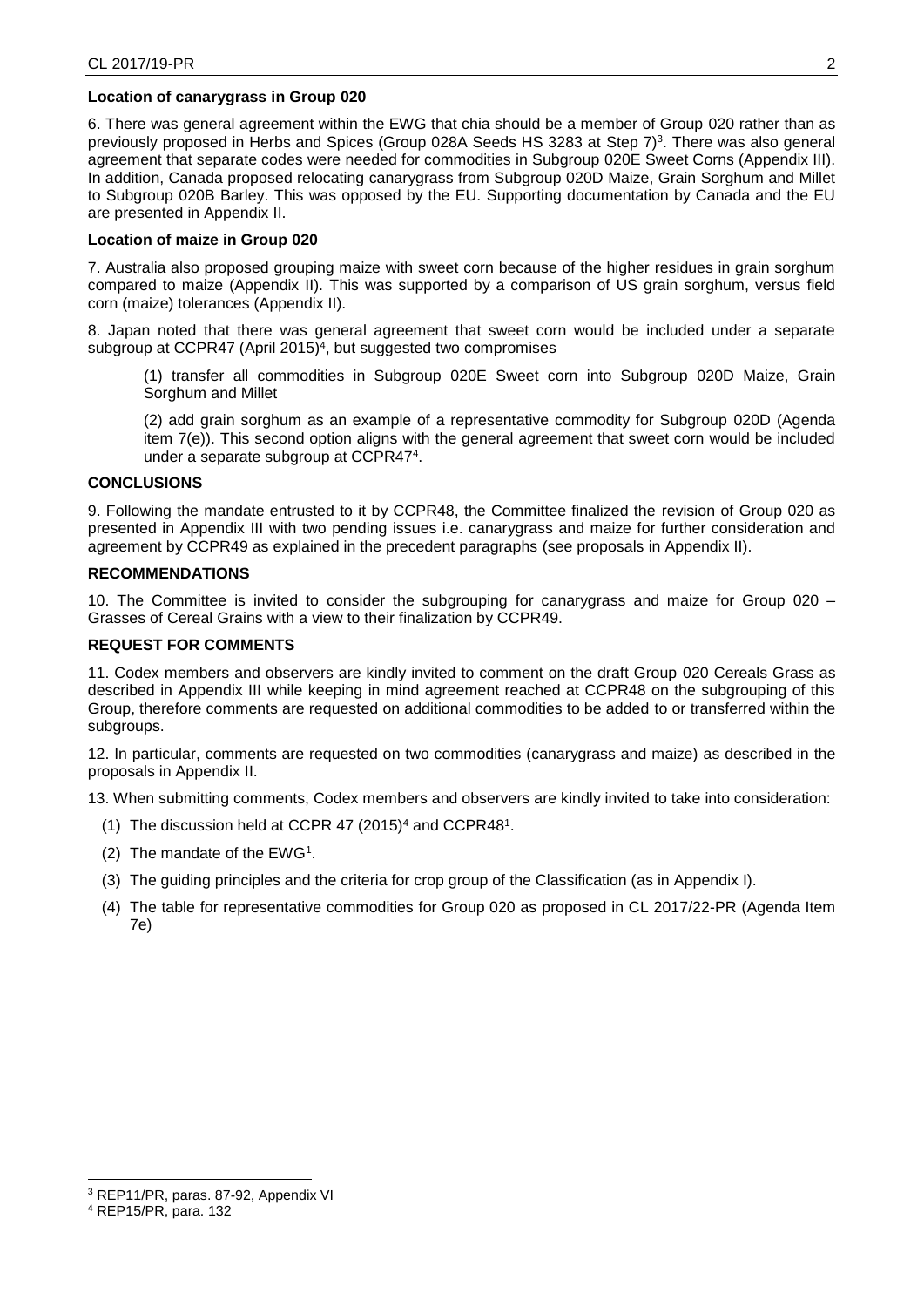## **APPENDIX I (For information)**

The Classification of Food and Feed (CAC/MISC 4-1993) includes food commodities and animal feedstuffs for which Codex maximum residue limits will not necessarily be established. The Classification is intended:

- to be a listing of food commodities in trade as complete as possible, classified into groups on the basis of the commodity's similar potential for pesticide residues;
- primarily to ensure the use of uniform nomenclature and secondarily to classify foods into groups and/or sub-groups for the purpose of establishing group maximum residue limits for commodities with similar characteristics and residue potential; and
- to promote harmonization of the terms used to describe commodities which are subject to maximum residue limits and of the approach to grouping commodities with similar potential for residue for which a common group maximum residue limit can be set.

## **Characteristics for crop grouping are:**

- 1. Commodity's similar potential for pesticide residues;
- 2. Similar morphology;
- 3. Similar production practices, growth habits, etc;
- 4. Edible portion;
- 5. Similar GAP for pesticide uses;
- 6. Similar residue behavior;
- 7. To provide flexibility for setting (sub) group tolerances.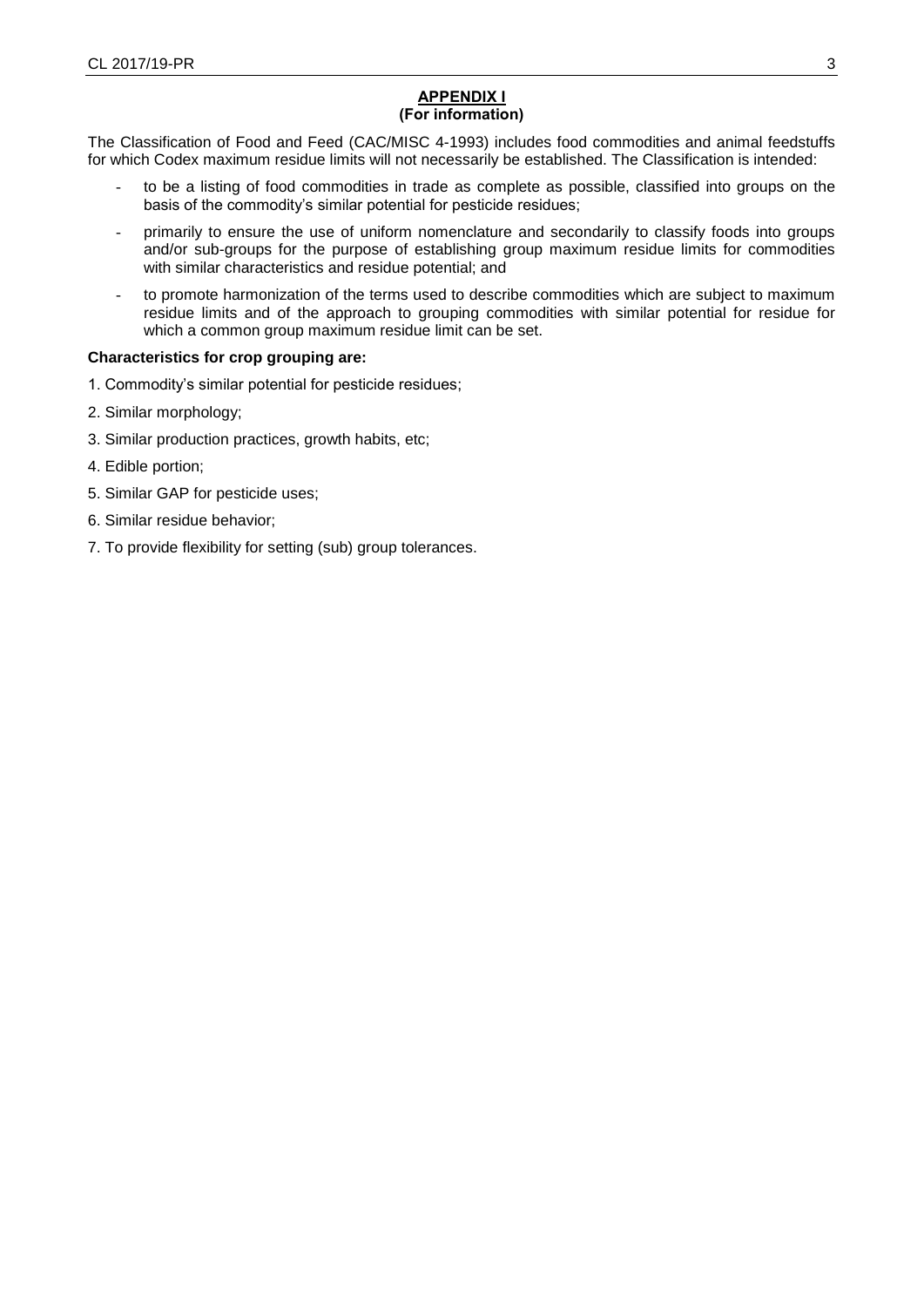#### **APPENDIX II PROPOSALS FOR LOCATION OF CANARYGRASS AND MAIZE IN GROUP 020 (For comments)**

#### **PROPOSAL (1): Location of canarygrass**

#### **Canada: Rationale supporting location of canarygrass in Subgroup 020B Barley:**

1. Canarygrass is a cool season grass. Cool season grasses are made up of relatively small statured species that utilise the  $C_3$  carbon fixation. These typically grow best under moderate sunlight, moderate temperatures and adequate moisture. Both wheat and barley are cool season grasses. In contrast, warm season grasses, such as millet and sorghum are made up of relatively large-statured species that can also utilise the  $C_4$  carbon fixation. Due to this plant metabolism, these can also grow well under high sunlight, high temperatures and reduced moisture.

2. The primary use of canary seed is for bird seed. The seed coat is brown and is covered by a yellow hull. The yellow hull is very attractive to birds, so it is desirable to maintain the hulls while harvesting. In this respect, it would be more similar to barley (husk remains attached to the kernels) than to wheat (husks are separated from the kernels during threshing). Therefore, it is more appropriate for canarygrass to be placed in the barley subgroup than in the Maize, Grain Sorghum and Millet subgroup.

3. It is noted that the hairless varieties of brown and yellow coloured canary seed that are dehulled before entering the human food market have been developed for human consumption and may require the establishment of Codex MRLs in the future.

#### **EU: Rationale to keep canarygrass in Subgroup 020D Maize, Grain Sorghum and Millet**

Having in mind the seven characteristics for crop grouping listed in CL 2014/16-PR

- 1. Commodity's similar potential for pesticide residues;
- 2. Similar morphology;
- 3. Similar production practices, growth habits, etc;
- 4. Edible portion;
- 5. Similar GAP for pesticide uses;
- 6. Similar residue behaviour;
- 7. To provide flexibility for setting (sub) group tolerances)

and in particular the numbers 2 and 4, the EU notes the similar morphology between canarygrass and other small grains, like the different kinds of millet. Millet grains have a similar size to canarygrass seeds and are listed in the subgroup 020D.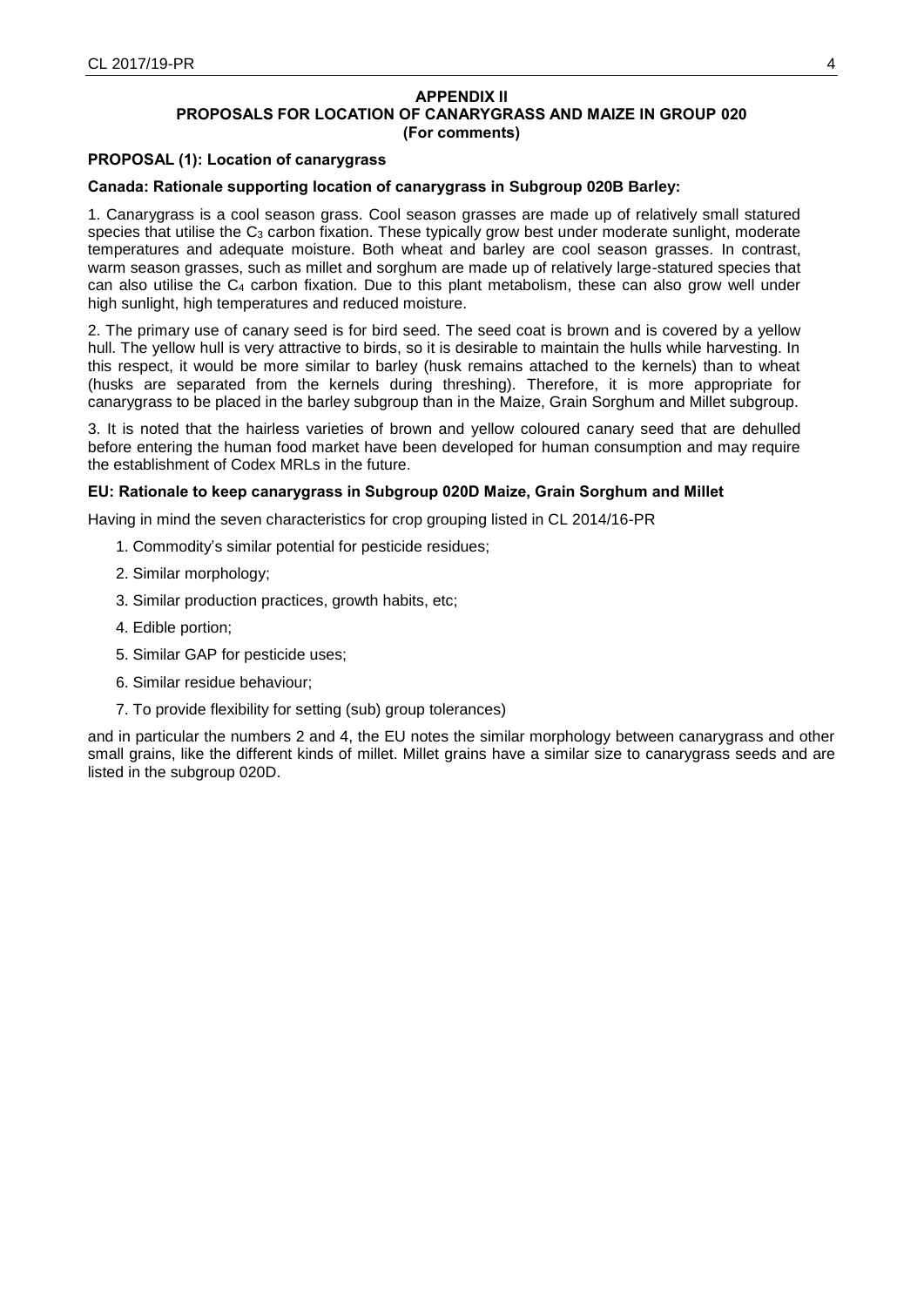## **PROPOSAL (2): Location of maize**

#### **Australia: Proposal for Maize:**

Table 1 Mean residues (mg/kg) in maize and sorghum obtained from JMPR evaluation monographs and normalised to an application rate of 1 kg ai/ha. Often mean and median maize residues <LOQ so ratios would be higher as here assumed levels <LOQ are at the LOQ.

|                     |         | Mean residue |       |         | Median residue |       |
|---------------------|---------|--------------|-------|---------|----------------|-------|
| Chemical            | sorghum | maize        | ratio | sorghum | maize          | ratio |
| alpha-cypermethrin  | 34.4    | 0.28         | 125.1 | 20      | 0.29           | 69    |
| azoxystrobin        | 8.4     | 0.04         | 224.5 | 6.4     | 0.04           | 180   |
| chlorantraniliprole | 10.6    | 0.09         | 117.4 | 10.9    | 0.09           | 120   |
| chlorpyrifos        | 0.30    | 0.009        | 32.3  | 0.17    | 0.006          | 28    |
| fluopyram           | 2.6     | 0.04         | 64.4  | 1.9     | 0.04           | 49    |
| flutriafol          | 2.3     | 0.077        | 30.1  | 1.8     | 0.077          | 24    |
| fluxapyroxad        | 2.2     | 0.11         | 19.0  | 1.9     | 0.1            | 19    |
| lambda-cyhalothrin  | 2.1     | 0.29         | 7.1   | 1.1     | 0.29           | 3.7   |
| penthiopyrad        | 0.64    | 0.03         | 22.3  | 0.51    | 0.03           | 18    |
| propiconazole       | 10.6    | 0.4          | 25.7  | 11.1    | 0.4            | 26.6  |
| pyraclastrobin      | 0.28    | 0.1          | 2.8   | 0.11    | 0.1            | 1.1   |
| Average             |         |              | 60.97 |         |                | 48.95 |

The JMPR has accepted a factor of 5 for differences in median residues between members of a group when deciding whether a group MRL is possible.

Clearly the difference between sorghum (and millet) and maize is much greater (average mean ratio >61×, average median ration >49×).

Australia proposes that maize be separated from sorghum and millet and that maize be combined with Sweet Corn Cereals. Residues in maize and sweet corn generally do not differ by much and are mostly <LOQ.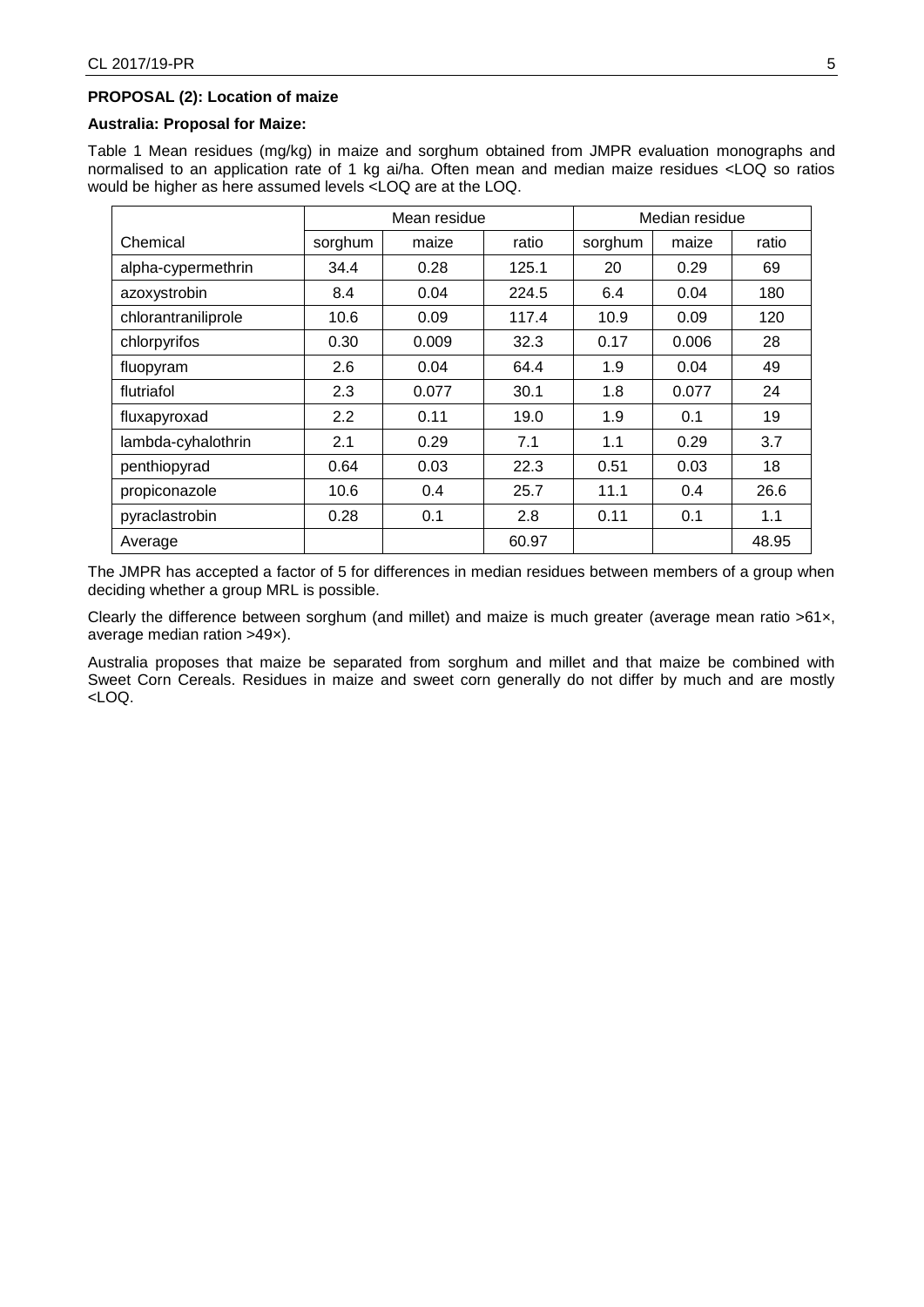|                                                                       | US Tolerance (ppm)           |                     |                                                          |                       |
|-----------------------------------------------------------------------|------------------------------|---------------------|----------------------------------------------------------|-----------------------|
| Chemical                                                              | Field Corn,<br>grain (Maize) | Corn, pop,<br>grain | Corn, Sweet<br>(kernel plus<br>cob with husk<br>removed) | Sorghum,<br>grain $1$ |
| $2,4-D$                                                               | 0.05                         | 0.05                | 0.05                                                     | 0.2                   |
| S-(2-(Ethylsulfinyl)ethyl) O,O-dimethyl<br>phosphorothioate           |                              |                     | 0.5                                                      | 0.75                  |
| Acetochlor                                                            | 0.05                         | 0.05                | 0.05                                                     | 0.05                  |
| Alachlor                                                              | 0.2                          | 0.2                 | 0.05                                                     | 0.1                   |
| Atrazine                                                              | 0.2                          | 0.2                 | 0.2                                                      | 0.2                   |
| Azoxystrobin                                                          | 0.05                         | 0.05                | 0.05                                                     | 11                    |
| Bentazon                                                              | 0.05                         | 0.05                | 0.05                                                     | 0.05                  |
| Carbaryl                                                              | 0.02                         | 0.02                | 0.1                                                      | 10                    |
| Chloryrifos                                                           | 0.05                         | $-$                 | 0.05                                                     | 0.5                   |
| Cyfluthrin                                                            | 0.05                         | 0.05                | 0.05                                                     | 3.5                   |
| Cypermethrin and isomers alpha-<br>cypermethrin and zeta-cypermethrin | 0.05                         | 0.05                | 0.05                                                     | 0.5                   |
| Dicamba                                                               | 0.1                          | 0.1                 | 0.04                                                     | $\overline{4}$        |
| Dimethenamid                                                          | 0.01                         | 0.01                | 0.01                                                     | 0.01                  |
| Dimethoate                                                            | 0.1                          | 0.1                 | $\overline{a}$                                           | 0.1                   |
| Esfenvalerate                                                         | 0.02                         | 0.02                | 0.1                                                      | $\overline{5}$        |
| Fluoxastrobin                                                         | 0.02                         | --                  | 0.01                                                     | 1.5                   |
| Fluroxypyr 1-methylheptyl ester                                       | 0.02                         | $-$                 | 0.02                                                     | 0.02                  |
| Flutriafol                                                            | 0.01                         | 0.01                | $\overline{a}$                                           | 1.5                   |
| Halosulfuron-methyl                                                   | 0.05                         | 0.05                | 0.05                                                     | 0.05                  |
| Hexythiazox                                                           | 0.02                         | --                  | 0.1                                                      | $\overline{3}$        |
| Lambda-cyhalothrin                                                    | 0.05                         | 0.05                | 0.05                                                     | 0.2                   |
| Linuron                                                               | 0.1                          | $-$                 | 0.25                                                     | 0.25                  |
| Mancozeb                                                              | 0.06                         | 0.1                 | 0.1                                                      | 0.25                  |
| Mesotrione                                                            | 0.01                         | 0.01                | 0.01                                                     | 0.01                  |
| Methomyl                                                              | 0.1                          | 0.1                 | 0.1                                                      | 0.2                   |
| Metolachlor                                                           | 0.1                          | 0.1                 | 0.1                                                      | 0.3                   |
| Methoxyfenozide                                                       | 0.05                         | 0.05                | 0.05                                                     | $6\overline{6}$       |
| Nicosulfuron                                                          | 0.1                          | 0.1                 | 0.1                                                      | 0.8                   |
| Nitrapyrin                                                            | 0.1                          | 0.1                 | 0.1                                                      | 0.1                   |
| Novaluron                                                             | --                           | --                  | 0.05                                                     | $\overline{3}$        |
| Paraquat                                                              | 0.1                          | 0.1                 | 0.05                                                     | 0.05                  |
| Pendimethalin                                                         | 0.1                          | 0.1                 | 0.1                                                      | 0.1                   |
| Penthiopyrad                                                          | 0.01                         | 0.01                | 0.01                                                     | 0.8                   |
| Phorate                                                               | 0.05                         | --                  | 0.05                                                     | 0.05                  |
| Propargite                                                            | 0.1                          | 0.1                 | $\overline{\phantom{a}}$                                 | $5\overline{)}$       |
| Propiconazole                                                         | 0.2                          | 0.2                 | 0.1                                                      | 3.5                   |
| Pyraclostrobin                                                        | 0.1                          | 0.1                 | 0.04                                                     | 0.6                   |
| Sedaxane                                                              | 0.01                         | 0.01                | 0.01                                                     | 0.01                  |
| Spinetoram                                                            | 0.04                         | 0.04                | 0.04                                                     | $\overline{1}$        |
| <b>Terbufos</b>                                                       | 0.5                          | 0.5                 | 0.05                                                     | 0.05                  |

<sup>1</sup> Grain sorghum tolerances that are shaded are >5X of corn tolerances.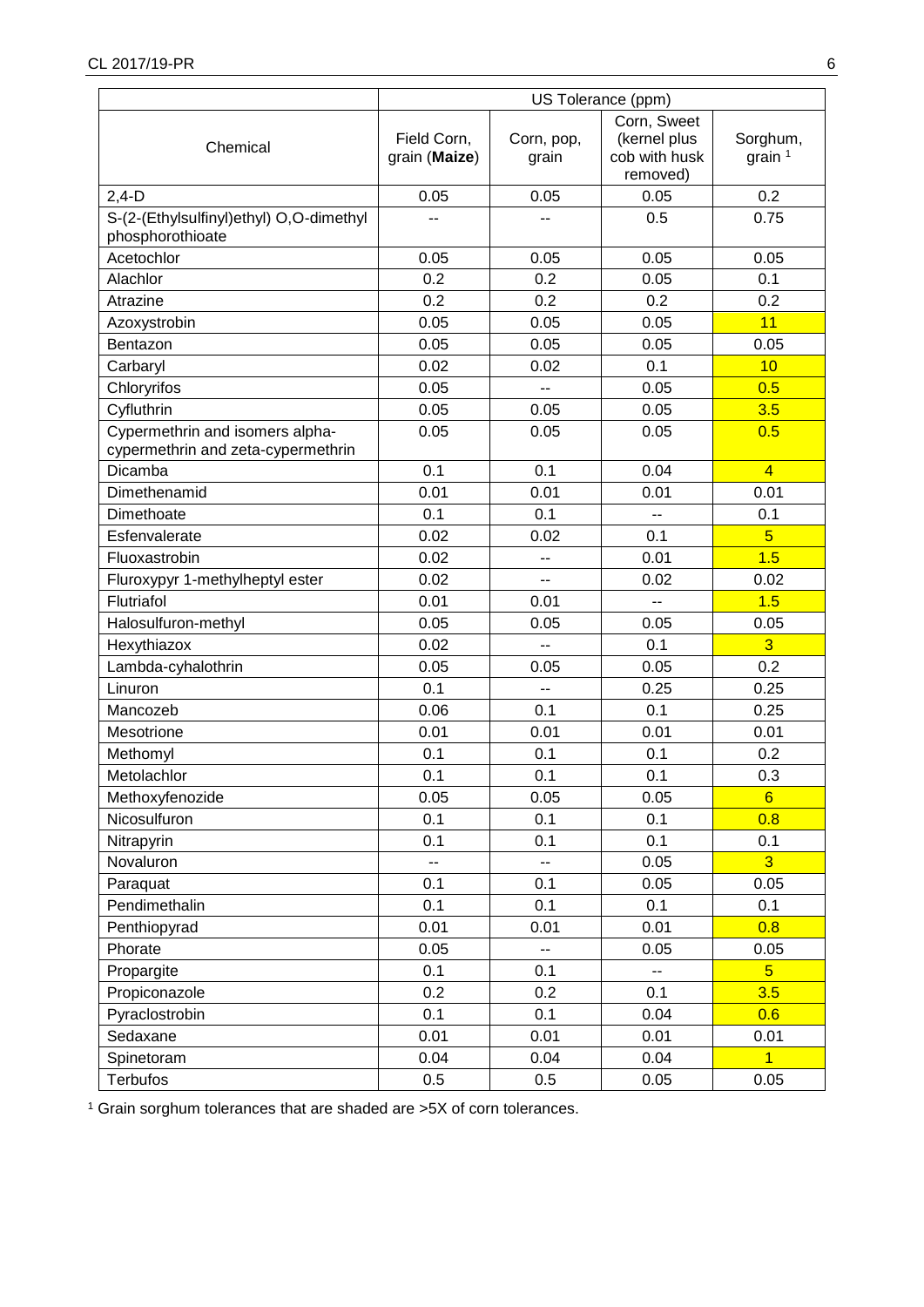#### **APPENDIX III (For comments)**

## **TYPE 3 GRASSES**

Grasses are herbaceous annual and perennial monocotyledonous plants of different kinds, cultivated extensively for their ears (heads) of starchy seeds used directly for the production of food. Grasses used for animal feed are classified under Class C: Primary Animal feed commodities, Group 051.

The plants are fully exposed to pesticides applied during the growing season.

#### **Cereal grains**

Class A

## **Type 3 Grasses Group 020 Group Letter Code GC**

Group 020. Cereal grains are derived from the ears (heads) of starchy seeds produced by a variety of plants, primarily of the grass family (Gramineae).

Pseudocereals or pseudograins, are not grasses, but have similar uses and are generally considered with cereal grains. Pseudocereals, produce dry fruit referred to as seed, nutlets, grains or achenes and are found in families such as Amaranthacee (amaranths), Chenopodiaceae (Canihua) and Polygoniaceae (buckwheat). This group also includes the small seeded crop chia (Lamiaceae).

The edible seeds are protected to varying degrees from pesticides applied during the growing season by husks. Husks are removed before processing and/or consumption.

Cereal grains are often exposed to post-harvest treatment with pesticides.

Portion of the commodity to which the MRL applies (and which is analysed): Whole commodity in trade. Wheat, rye, triticale, maize, sorghum, pearl millet and other similar cereals with husks readily separable from kernels during threshing: kernels. Barley, oats, rice and other similar cereals with husks that remain attached to kernels even after threshing: kernels with husks (Note: For rice, only about 10% of traded grains is with husk). Corn-on-the-cob (kernels plus cob with husk removed).

For Fodders and straw of cereals, see Class C, Type 11 Group 051

## **Group 020 Cereal grains**

| Code No. | Commodity                                                                                                                                                                                                                                                                                                 |  |  |
|----------|-----------------------------------------------------------------------------------------------------------------------------------------------------------------------------------------------------------------------------------------------------------------------------------------------------------|--|--|
| GC 0080  | <b>Cereal grains</b> Seeds of <i>gramineous</i> plants and of dicotyledonous plants with similarities<br>in size and type of the seed, residue pattern and the use of the commodity                                                                                                                       |  |  |
| GC 0081  | <b>Cereal grains, cereal grains except pseudocereals</b>                                                                                                                                                                                                                                                  |  |  |
| GC 0082  | <b>Pseudocereals, or pseudograins, produce dry fruit referred to as seed, nutlets, grains or</b><br>achenes and are found in families such as Amaranthacee<br>(amaranths),<br>Chenopodiaceae (Canihua) and Polygoniaceae (buckwheat). This group also includes<br>the small seeded crop chia (Lamiaceae). |  |  |
|          | Subgroup 020A Wheat, similar grains, and pseudocereals without husks                                                                                                                                                                                                                                      |  |  |
| Code No. | <b>Commodity</b>                                                                                                                                                                                                                                                                                          |  |  |
| GC 2086  | Wheat, similar grains, and pseudocereals without husks                                                                                                                                                                                                                                                    |  |  |
|          | (includes all commodities in subgroup 020A)                                                                                                                                                                                                                                                               |  |  |
| no onon  | Amaranth arain                                                                                                                                                                                                                                                                                            |  |  |

| uouc Juo | Amaranth, grain                               |
|----------|-----------------------------------------------|
|          | Amaranthus spp.                               |
|          | Amaranth, purple, see Amaranth grain, GC 3080 |
|          | Amaranthus cruentus L.                        |
| GC 0642  | Cañihua                                       |
|          | Chenopodium pallidicaule Aellen               |
| GC 3084  | Chia                                          |
|          |                                               |

*Salvia hispanica* L.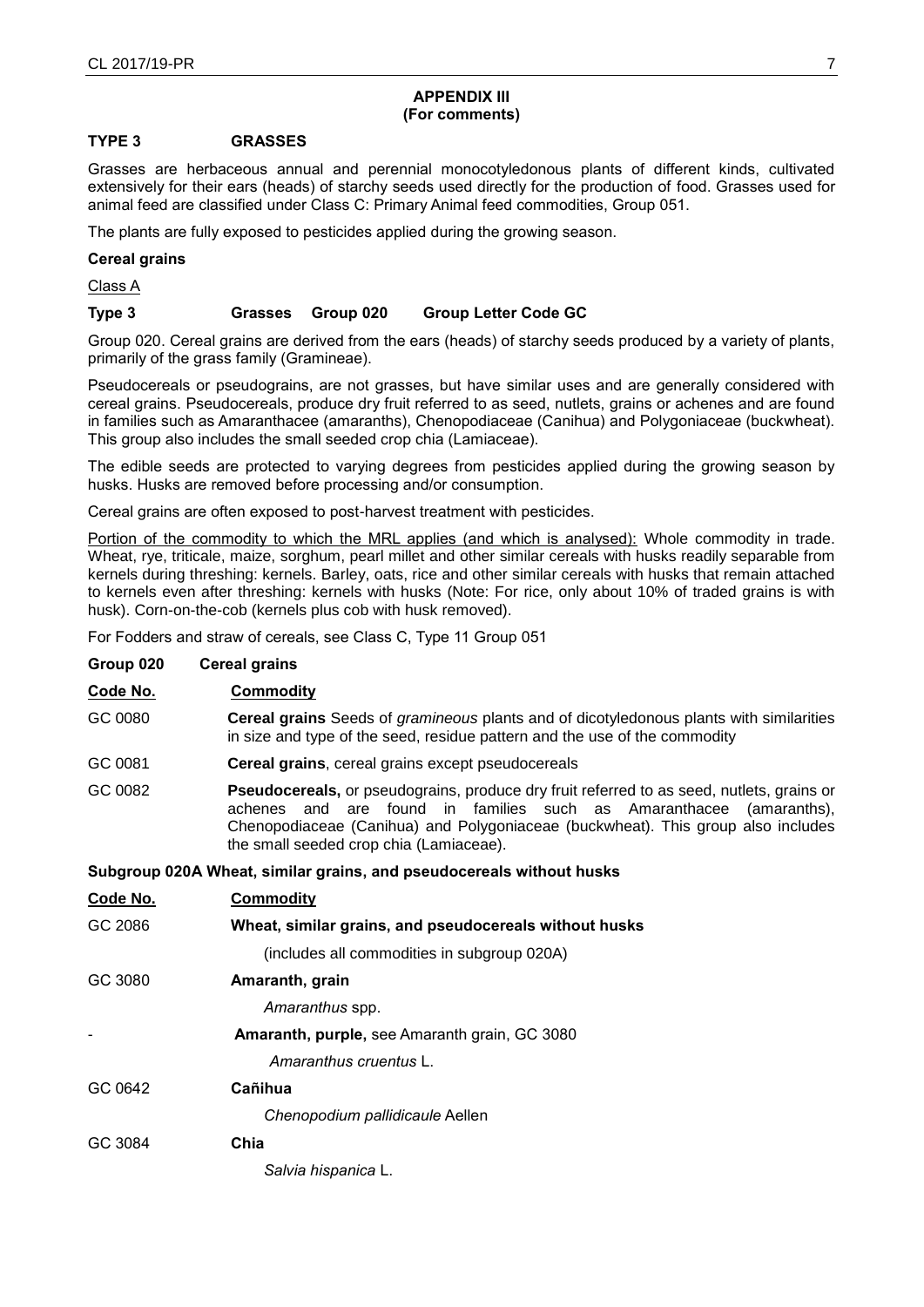# CL 2017/19-PR 8

| GC 3085 | Cram-cram                                                                    |
|---------|------------------------------------------------------------------------------|
|         | Cenchrus biflorus Roxb.                                                      |
|         | Durum wheat, see Wheat, GC 0654                                              |
|         | syn: Triticum durum Desf.                                                    |
|         | Einkorn wheat, see Wheat, GC 0654                                            |
|         | Triticum monococcum L. subsp. monococcum                                     |
|         | Emmer, see Wheat, GC 0654                                                    |
|         | Triticum turgidum L. subsp. dicoccon (Schrank) Thell.                        |
| GC 3086 | <b>Huauzontle</b>                                                            |
|         | Chenopodium berlandieri Moq. subsp. nuttalliae (Saff.) H. D. Wilson & Heiser |
|         | Inca wheat, see Amaranth grain, GC 3080                                      |
|         | Amaranthus caudatus L.                                                       |
|         | Khorasan wheat, see Wheat, GC 0654                                           |
|         | Triticum turgidum L. subsp.                                                  |
|         | Princess-feather, see Amaranth grain, GC 3080                                |
|         | Amaranthus hypochondriacus L.                                                |
| GC 3087 | Psyllium sp.                                                                 |
|         | Plantago spp                                                                 |
|         | Psyllium, see Psyllium sp.GC 3087                                            |
|         | Plantago arenaria Waldst. & Kit.                                             |
|         | Psyllium, blond, see Psyllium sp.GC 3087                                     |
|         | Plantago ovata Forssk.                                                       |
| GC 0648 | Quinoa                                                                       |
|         | Chenopodium quinoa Willd.                                                    |
| GC 0650 | <b>Rye</b>                                                                   |
|         | Secale cereale L                                                             |
|         | Spelt, see Wheat, GC 0654                                                    |
|         | Triticum spelta L.                                                           |
| GC 0653 | <b>Triticale</b>                                                             |
|         | Hybrid of Wheat and Rye                                                      |
| GC 0654 | Wheat                                                                        |
|         | Cultivars of Triticum aestivum L.;                                           |
|         | syn: T. sativum Lam.; T. vulgare Vill.; Triticum spp., as listed             |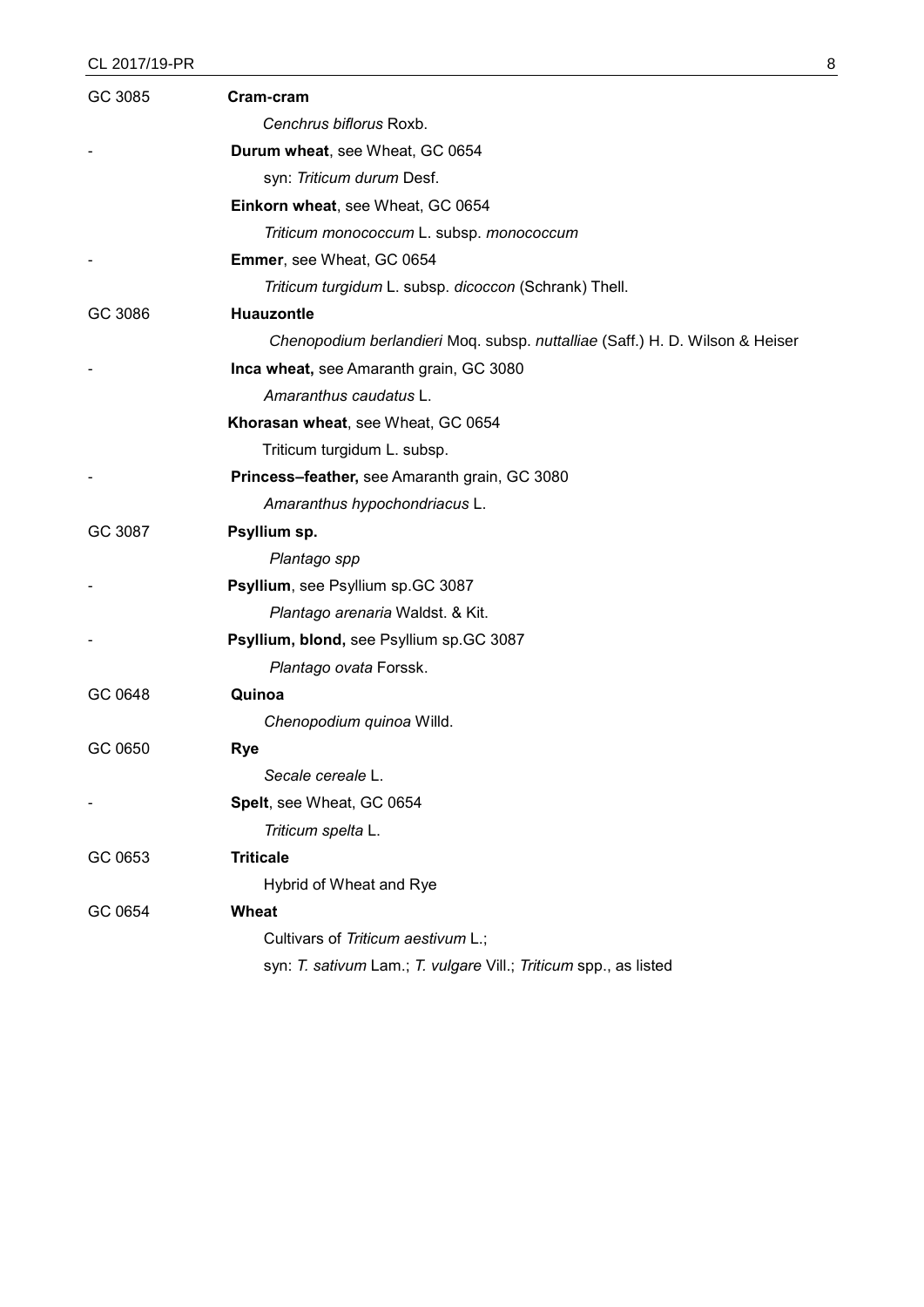|                                   | Subgroup 020B Barley, similar grains, and pseudocereals with husks |
|-----------------------------------|--------------------------------------------------------------------|
| Code No.                          | <b>Commodity</b>                                                   |
| GC 2087                           | Barley, similar grains, and pseudocereals with husks               |
|                                   | (includes all commodities in subgroup 020B)                        |
| GC 0640                           | <b>Barley</b>                                                      |
|                                   | Hordeum vulgare L.;                                                |
| GC 0641                           | <b>Buckwheat</b>                                                   |
|                                   | Fagopyrum esculentum Moench;                                       |
| GC 3082                           | <b>Buckwheat, tartary</b>                                          |
|                                   | Fagopyrum tataricum (L.) Gaertn.                                   |
| GC 0647                           | Oats                                                               |
|                                   | Avena sativa L.; A. abyssinica Hochst.                             |
|                                   | Oat, Red, see Oats, GC 0647                                        |
|                                   | Avena byzantina Koch                                               |
| <b>Subgroup 020C Rice Cereals</b> |                                                                    |
| Code No.                          | <b>Commodity</b>                                                   |
| GC 2088                           | Rice cereals                                                       |
|                                   | (includes all commodities in subgroup 020C)                        |
| GC 0649                           | <b>Rice</b>                                                        |
|                                   | Oryza sativa L.; several ssp. and cultivars                        |
| GC 3088                           | Rice, African                                                      |
|                                   | Oryza glaberrima Steud.                                            |
| GC 0655                           | <b>Wild rice</b>                                                   |
|                                   | Zizania palustris L.                                               |
|                                   | Wild Rice, Eastern, see wild rice GC 0655                          |

*Zizania aquatica* L.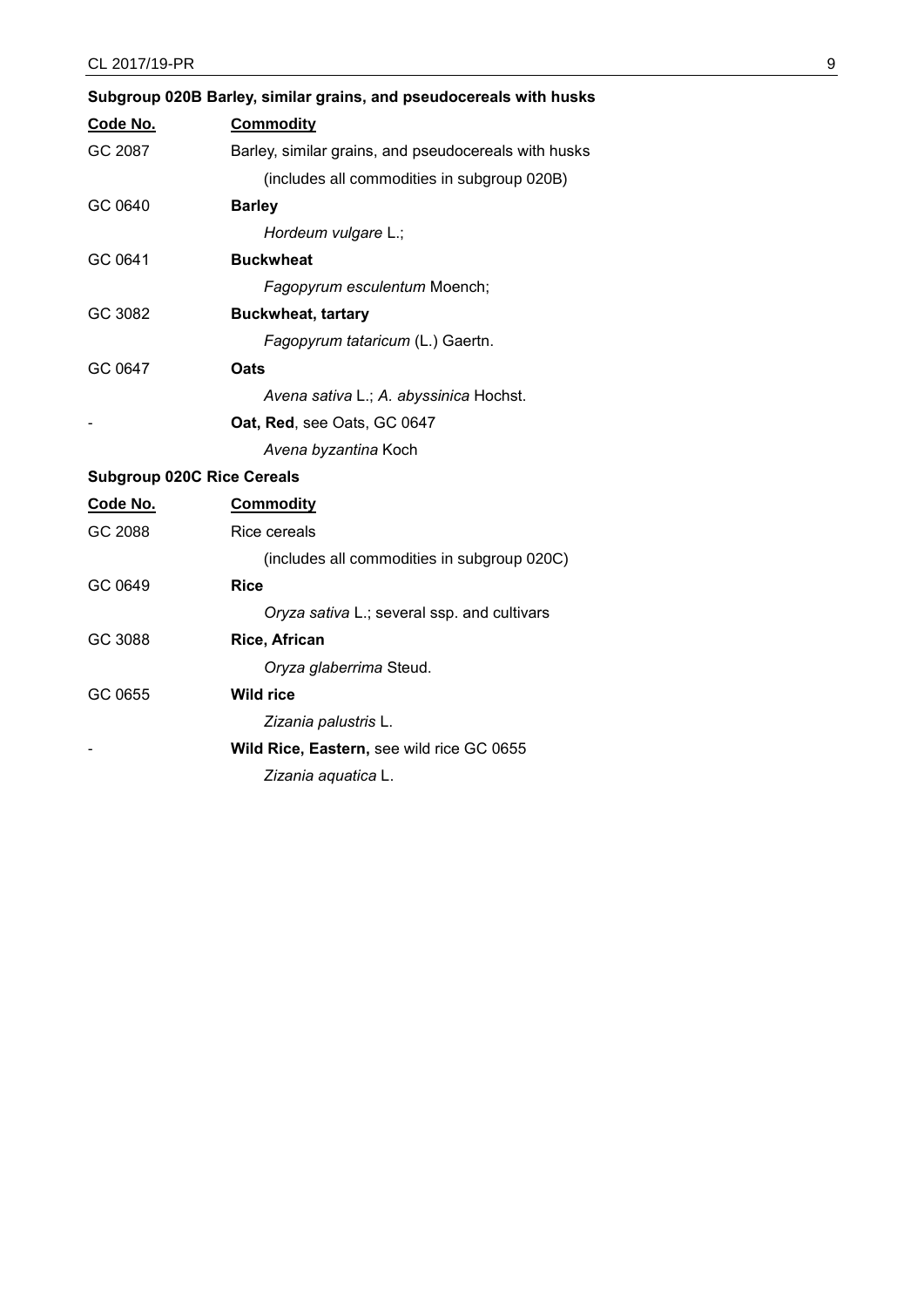|          | Subgroup 020D Maize, Grain Sorghum and Millet       |  |  |
|----------|-----------------------------------------------------|--|--|
| Code No. | <b>Commodity</b>                                    |  |  |
| GC 2089  | Maize, Grain Sorghum and Millet                     |  |  |
|          | (includes all commodities in subgroup 020D)         |  |  |
|          | Acha, see Hungry Rice, GC 0643                      |  |  |
|          | Adlay, see Job's Tears, GC 0644                     |  |  |
|          | African millet, see Millet, GC 0646                 |  |  |
|          | Brown-corn millet, see Millet, GC 0646              |  |  |
|          | Bulrush millet, see Millet, GC 0646                 |  |  |
| GC 3083  | <b>Canarygrass, annual</b>                          |  |  |
|          | <b>Phalaris canariensis L.</b>                      |  |  |
|          | Cat-tail millet, see Millet, GC 0646                |  |  |
|          | Chicken corn, see Sorghum, GC 0651                  |  |  |
|          | Sorghum drummondii (Steud.) Millsp. & Chase         |  |  |
|          | Corn, see Maize, GC 0645                            |  |  |
|          | Dari seed, see Sorghum, GC 0651                     |  |  |
|          | Durra, see Sorghum, GC 0651                         |  |  |
|          | syn: Sorghum durra (Forsk.) Stapf.                  |  |  |
|          | Feterita, see Sorghum, GC 0651                      |  |  |
|          | syn: Sorghum caudatum Stapf.                        |  |  |
|          | Finger millet, see Millet, GC 0646                  |  |  |
|          | Fonio, see Hungry Rice, GC 0643                     |  |  |
|          | Fonio, black, see Hungry Rice, GC 0643              |  |  |
|          | Digitaria iburua Stapf                              |  |  |
|          | Fonio, white, see Hungry Rice, GC 0643              |  |  |
|          | Digitaria exilis (Kippist) Stapf                    |  |  |
|          | Foxtail millet, see Millet, GC 0646                 |  |  |
|          | Fundi, see Hungry Rice, GC 0643                     |  |  |
|          | Guinea corn, see Sorghum, GC 0651                   |  |  |
|          | syn: Sorghum guineense Stapf.                       |  |  |
|          | Hog millet, see Millet, GC 0646                     |  |  |
| GC 0643  | <b>Hungry rice</b>                                  |  |  |
|          | Digitaria exilis Stapf.; D. iburua Stapf.           |  |  |
|          | Indian corn, see Maize, GC 0645                     |  |  |
|          | syn: Zea indurata Sturtev.                          |  |  |
| GC 0644  | Job's tears                                         |  |  |
|          | Coix lacryma-jobi L.                                |  |  |
|          | Kaffir corn, see Sorghum, GC 0651                   |  |  |
|          | syn: Sorghum caffrorum P. Beauv.                    |  |  |
|          | Kaoliang, see Sorghum, GC 0651                      |  |  |
|          | syn: Sorghum nervosum Bess. ex Schult. & Schult. f. |  |  |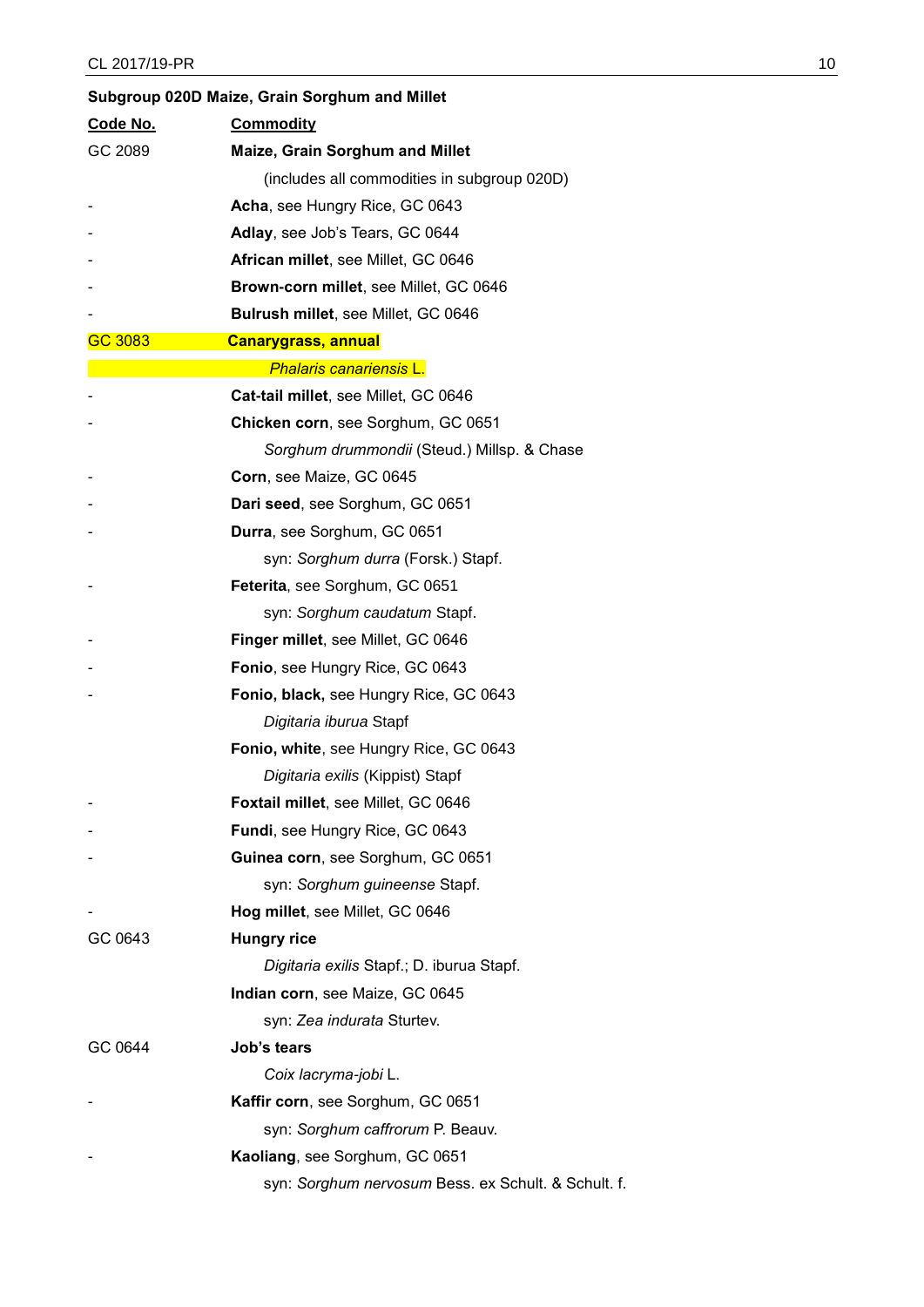## CL 2017/19-PR 11

| GC 0645 | <b>Maize</b>                                                                                                                                                                                                         |
|---------|----------------------------------------------------------------------------------------------------------------------------------------------------------------------------------------------------------------------|
|         | Zea mays L., several cultivars, not including Sweet corn                                                                                                                                                             |
| GC 0646 | <b>Millet</b>                                                                                                                                                                                                        |
|         | Including Barnyard Millet, Bulrush Millet, Common Millet, Finger Millet, Foxtail<br>Millet, Little Millet; (see for scientific names, specific commodities listed as Millet,<br>followed by a specific denomination) |
|         | Millet, Barnyard, see Millet, GC 0646                                                                                                                                                                                |
|         | Echinochloa crus-galli (L.) Beauv.;                                                                                                                                                                                  |
|         | syn: Panicum crus-galli L.;                                                                                                                                                                                          |
|         | E. frumentacea (Roxb.) Link;                                                                                                                                                                                         |
|         | syn: Panicum frumentaceum Roxb.                                                                                                                                                                                      |
|         | Millet, Bulrush, see Millet, GC 0646                                                                                                                                                                                 |
|         | Pennisetum glaucum (L.) R. Br.                                                                                                                                                                                       |
|         | syn: P. typhoides (Burm. f.) Stapf. & Hubbard; P. americanum (L.) K. Schum.; P.<br>spicatum (L.) Koern.                                                                                                              |
|         | Millet, Common, see Millet, GC 0646                                                                                                                                                                                  |
|         | Panicum miliaceum L.                                                                                                                                                                                                 |
|         | Millet, Finger, see Millet, GC 0646                                                                                                                                                                                  |
|         | Eleusine coracana (L.) Gaertn.                                                                                                                                                                                       |
|         | Millet, Foxtail, see Millet, GC 0646                                                                                                                                                                                 |
|         | Setaria italica (L.) Beauv.;                                                                                                                                                                                         |
|         | syn: Panicum italicum L.; Chaetochloa italica (L.) Scribn.                                                                                                                                                           |
|         | Millet, Kodo, see Millet, GC 0646                                                                                                                                                                                    |
|         | Paspalum scrobiculatum L.                                                                                                                                                                                            |
|         | Millet, Little, see Millet, GC 0646                                                                                                                                                                                  |
|         | <i>Panicum sumatrense</i> Roth                                                                                                                                                                                       |
|         | Millet, Pearl, see Millet, GC 0646                                                                                                                                                                                   |
|         | Milo, see Sorghum, GC 0651                                                                                                                                                                                           |
|         | syn: Sorghum subglabrescens (Steud.) Schweinf. & Asch.                                                                                                                                                               |
|         | Pearl millet, see Millet, GC 0646                                                                                                                                                                                    |
| GC 0656 | Popcorn                                                                                                                                                                                                              |
|         | Zea mays L., var. everta Sturt.;                                                                                                                                                                                     |
|         | syn: Zea mays L., var. praecox                                                                                                                                                                                       |
|         | Proso millet, see Millet, GC 0646                                                                                                                                                                                    |
|         | Russian millet, see Millet, GC 0646                                                                                                                                                                                  |
|         | Shallu, see Sorghum, GC 0651                                                                                                                                                                                         |
|         | syn: Sorghum roxburghii Stapf.                                                                                                                                                                                       |
|         | Sorgo, see Sorghum, GC 0651                                                                                                                                                                                          |
| GC 0651 | Sorghum                                                                                                                                                                                                              |
|         | Sorghum bicolor (L.) Moench; several Sorghum ssp. and cultivars                                                                                                                                                      |
|         | Spiked millet, see Millet, GC 0646                                                                                                                                                                                   |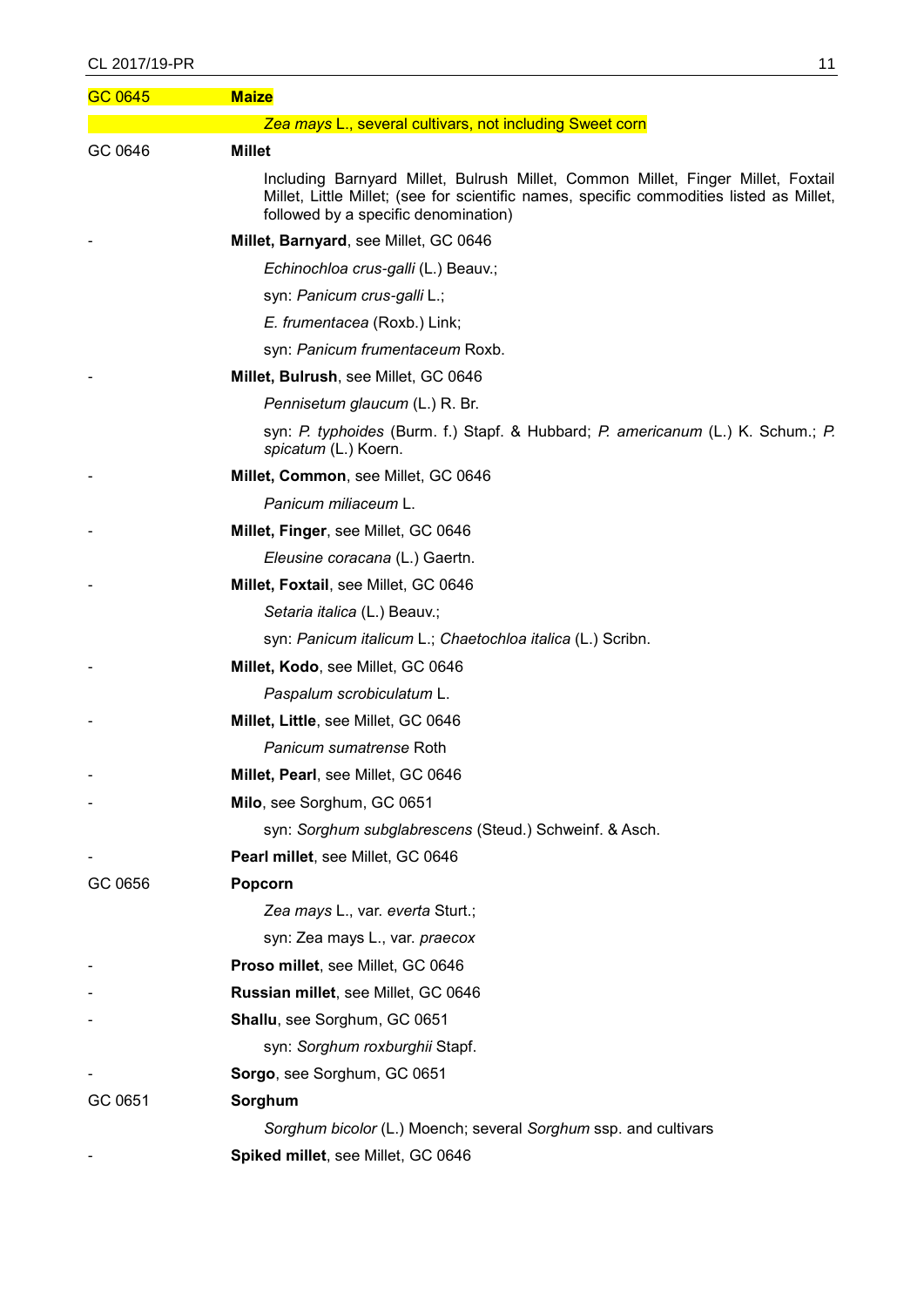| GC 0652 | <b>Teff or Tef</b>                                               |
|---------|------------------------------------------------------------------|
|         | <i>Eragrostis tef (Zucc.) Trotter;</i>                           |
|         | syn: E. abyssinica (Jacq.) Link                                  |
| GC 0657 | <b>Teosinte</b>                                                  |
|         | Zea mays ssp. mexicana (Schrader) Iltis;                         |
|         | syn: Zea mexicana (Schrader) Kunze; Euchlaena mexicana Schrader. |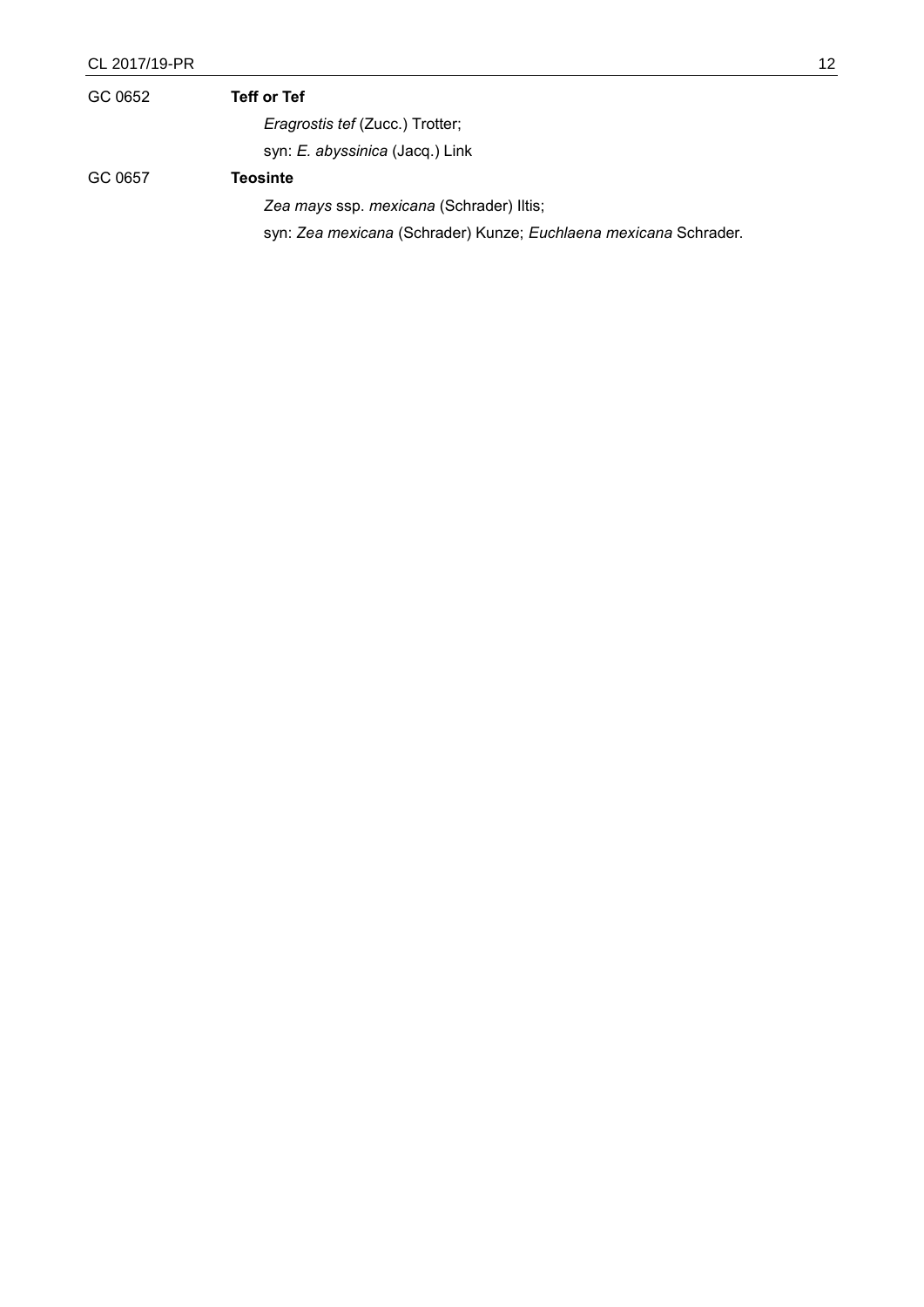| <b>Subgroup 020E Sweet Corns</b> |                                                                   |
|----------------------------------|-------------------------------------------------------------------|
| Code No.                         | <b>Commodity</b>                                                  |
| GC 2090                          | <b>Sweet Corns</b>                                                |
|                                  | (includes all commodities in subgroup 020E)                       |
| GC 3081                          | <b>Baby corn</b>                                                  |
|                                  | Zea mays L., several cultivars                                    |
| GC 0447                          | Sweet corn (Corn-on-the-cob) (kernels plus cob with husk removed) |
|                                  | Zea mays L., several cultivars, not including popcorn             |
| GC 1275                          | Sweet corn (whole kernel without cob or husk)                     |
|                                  | Zea mays L., several cultivars, not including popcorn             |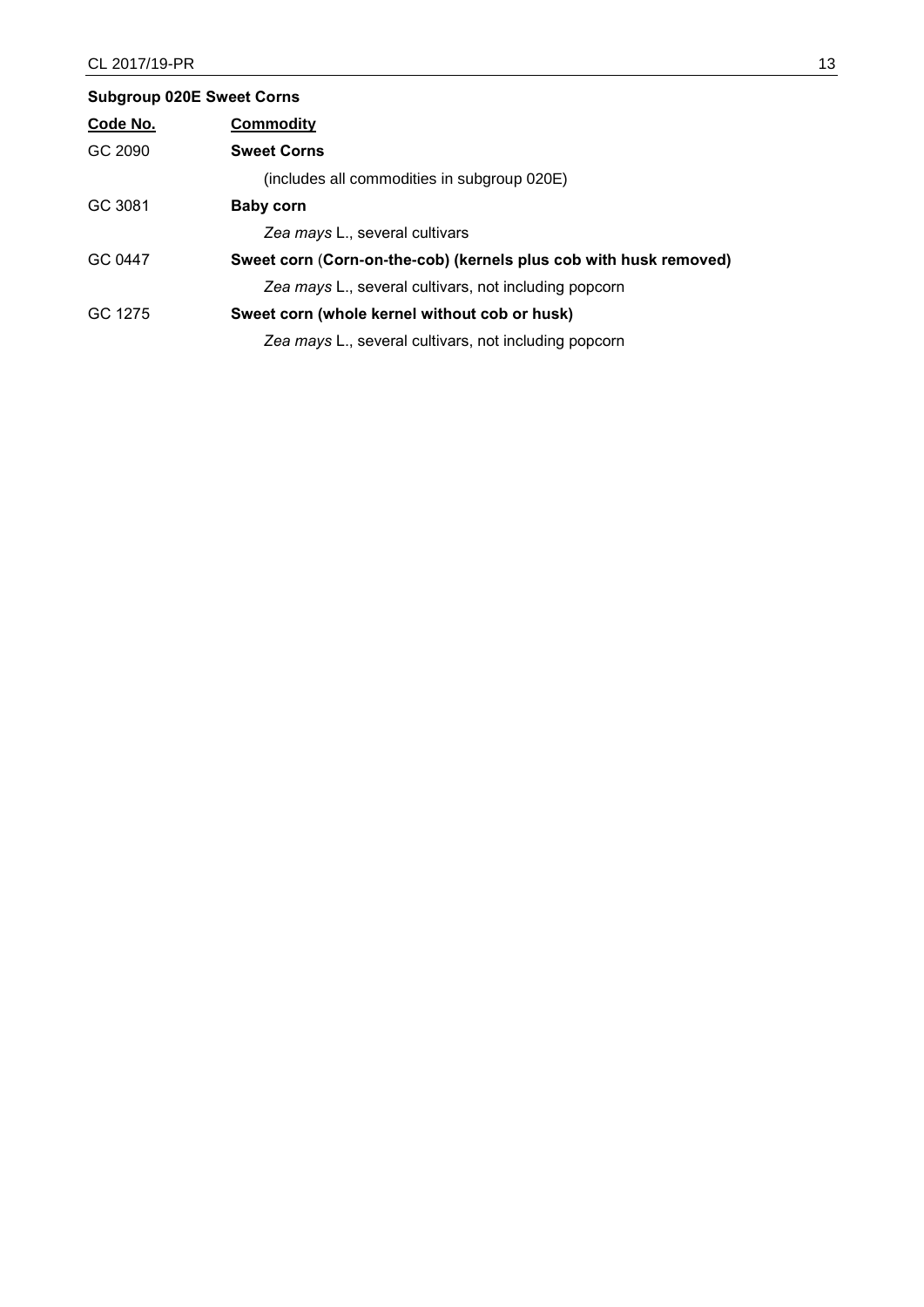## **APPENDIX IV LIST OF PARTICIPANTS**

| <b>Name</b>                  | <b>Country / organisation</b>                                                                    | e-mail address                                       |
|------------------------------|--------------------------------------------------------------------------------------------------|------------------------------------------------------|
| Bill Barney (Chair)          | USA (CHAIR)                                                                                      | barney@easop.rutgers.edu                             |
| Dorin Poelmans (Co-Chair)    | Netherlands / Dutch Food and Consumer<br>Product Safety Authority (VICE-CHAIR)                   | d.a.m.poelmans@nvwa.nl                               |
| Alan Norden                  | Australia / Australian Pesticide and<br>Veterinary Medicine Authority                            | Alan.Norden@apvma.gov.au                             |
| Alexandra de Athayde         | International Feed Industry Federation,<br>(observer status)                                     | Alexandra.athayde@ifif.org                           |
| Alexander Döring             | European Feed Manufacturers' Federation                                                          | adoring@fefac.eu                                     |
| Alexandre Tona               | Democratic Republic of the Congo /<br>University of Kinshasa                                     | ttonatona@yahoo.fr                                   |
| Aluwani Madzivhandila        | South Africa / Department of Health                                                              | MadziA@health.gov.za                                 |
| Amanda Lasso Cruz            | Costa Rica / Ministry of Economy, Trade<br>and Industry                                          | alasso@meic.go.cr                                    |
| Angela Goebel                | Germany / Federal Ministry of Food and<br>Agriculture                                            | 313@bmel.bund.de                                     |
| Babarinde Augustus Olawale   | Nigeria / National Agency for Food and Drug<br>Admin. and Control                                | waleron@yahoo.com                                    |
| Carlos Ramos Venancio        | Brazil / Ministry of Agriculture Livestock and<br><b>Food Supply</b>                             | Carlos.venancio@agricultura.gov.br                   |
| Carmen Tiu                   | CropLife International (observer status)                                                         | tcarmen@dow.com                                      |
| Chutima Sornsumran           | Thailand / National Bureau of Agricultural<br><b>Commodity and Food Standards</b>                | Acfs.chu@gmail.com                                   |
| Codex Contact, Argentina     | Argentina                                                                                        | codex@magyp.gob.ar                                   |
| Codex Contact, Australia     | Australia                                                                                        | Codex.contact@agriculture.gov.au                     |
| Codex Contact, Chile         | Chile                                                                                            | codex@achipia.gob.cl                                 |
| Codex Contact, EU            | European Union                                                                                   | sante-codex@ec.europa.eu                             |
| Codex Contact, Gambia        | Gambia                                                                                           | Ccp_gambia@fsqa.gm                                   |
| Codex Contact, Malaysia      | Malaysia                                                                                         | Ccp_malaysia@moh.gov.my                              |
| Codex Contact, Thailand      | Thailand                                                                                         | codex@acfs.go.th                                     |
| Codex Contact Point, Korea   | Republic of Korea                                                                                | codexkorea@korea.kr                                  |
| Codex Contact Point, Nigeria | Nigeria                                                                                          | codexsecretariat@son.gov.ng;<br>megesciett@yahoo.com |
| Colin Cooper                 | Jamaica / Ministry of Health                                                                     | Collin.cooper96@gmail.com                            |
| Dan Kunkel                   | United States / IR-4                                                                             | kunkel@aesop.rutgers.edu                             |
| David Edwards                | United States / Division of Animal Feeds at<br>Center for Vetinary Medicine (observer<br>status) | David.Edwards@fda.hhs.gov                            |
| David Lunn                   | New Zealand / Ministry for Primary<br>Industries                                                 | dave.lunn@mpi.govt.nz                                |
| David Miller                 | United States / US Environmental Protection<br>Agency                                            | Miller.David@epa.gov                                 |
| Dawisa Paiboonsire           | Thailand / National Bureau of Agricultural<br>Commodity and Food Standards                       | Dawisa.p@gmail.com                                   |
| Delanie Kellon               | International Dairy Federation (observer<br>status)                                              | dkellon@fil-idf.org                                  |
| Delia Grace                  | Kenya / International Livestock Research<br>Institute (observer status)                          | d.grace@cgiar.org                                    |
| Dian Fatikha                 | Indonesia / Ministry of Agriculture                                                              | Dianazhari86@yahoo.co.id                             |
| <b>Florence Gerault</b>      | France / National Expert                                                                         | Florence.gerault@agriculture.gouv.fr                 |
| Françoise Liber              | European Feed Manufacturers' Federation                                                          | fliber@fefac.eu                                      |
| Gandi Purnama                | Indonesia / Ministry of Agriculture                                                              | dipoer@gmail.com                                     |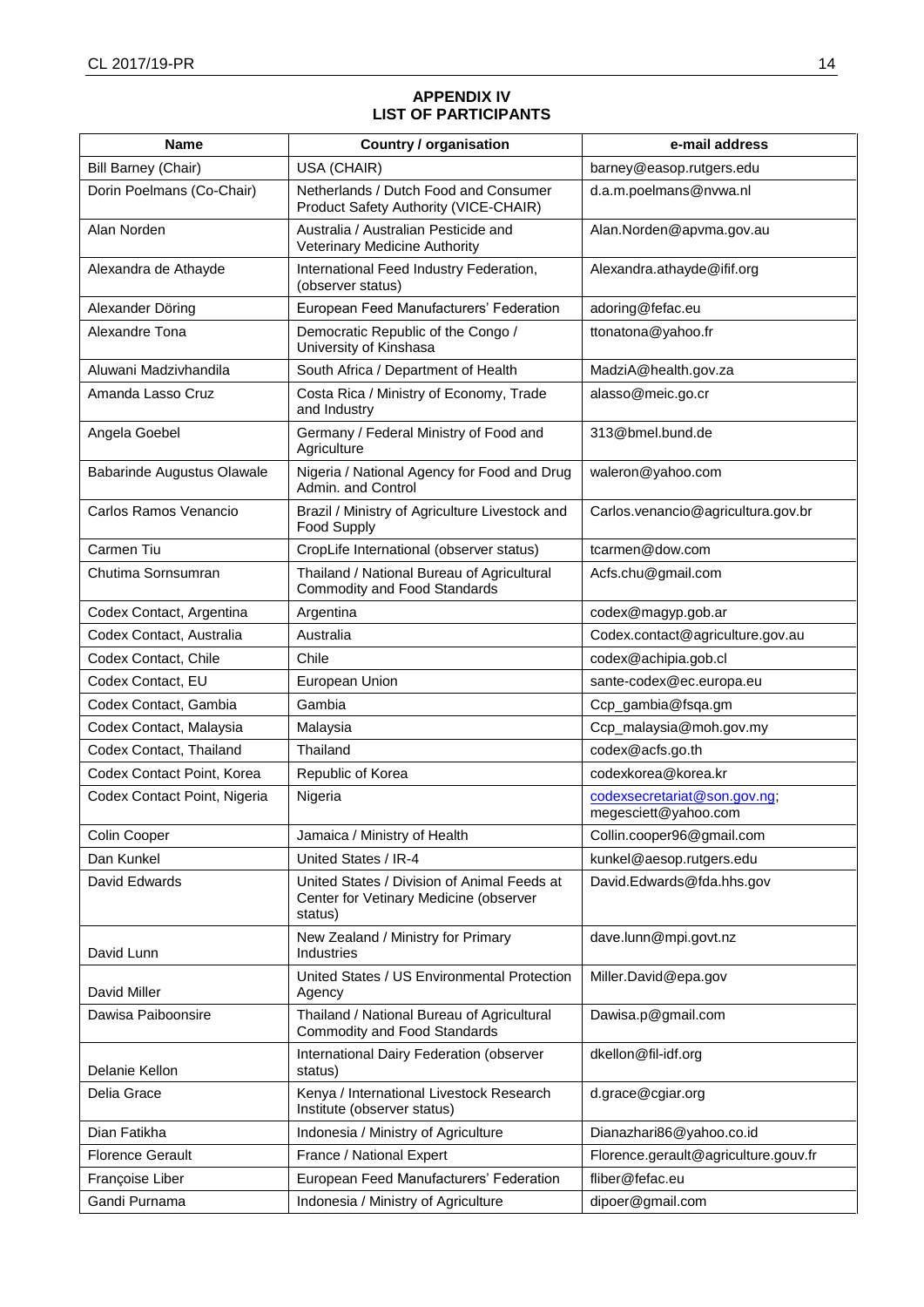| <b>Name</b>                       | <b>Country / organisation</b>                                               | e-mail address                                 |
|-----------------------------------|-----------------------------------------------------------------------------|------------------------------------------------|
| George Kiminza                    | Kenya / Kenya Bureau of Standards                                           | kiminzag@kebs.org                              |
| Hayusri Faizal Idris              | Malaysia                                                                    | hayusri@doa.gov.my                             |
| Humberto Reyes Cervantes          | Peru / Servicio Nacional de Seguridad<br>Alimentaria - SENASA               | ereyesc@senasa.gob.pe                          |
| Jaafari Ahmed                     | Morocco / Chef service des Intrants<br>Chimiques                            | ahmedjaafari@yahoo.fr                          |
| Jakeline Fernanda Arias<br>Méndez | Ecuador / Coordinator of Subcommittee of<br><b>Pesticide Residues</b>       | Jakeline.arias@agrocalidad.gob.ec              |
| Jamie Jonker                      | Internatinal Dairy Federation (observer<br>status)                          | jjonker@nmpf.org                               |
| Jason Lutze                       | Australia / Australian Pesticide and<br>Veterinary Medicine Authority       | Jason.Lutze@apvma.gov.au                       |
| Jennifer Selwyn                   | Canada / Health Canada                                                      | Jennifer.Selwyn@hc-sc.gc.ca                    |
| Jose Eduardo Gimenez              | Paraguay / Servicio Nacional de Calidad y<br>Sanidad Vegetal y de Semillas  | jose.senave@gov.py                             |
| Julian Cudmore                    | United Kingdom / Chemicals Regulation<br><b>Division</b>                    | Julian.cudmore@hse.gsi.gov.uk                  |
| Karsten Hohgardt                  | Germany / Federal Office of Consumer<br>Protection and Food Safety          | Karsten.hohgardt@bvl.bund.de                   |
| Kim Hyo-Chin                      | Republic of Korea / Ministry of Food and<br>Drug Safety                     | Hckim77@korea.kr                               |
| K. K. Sharma                      | India / Indian Council of Agricultural<br>Research                          | kksaicrp@yahoo.co.in                           |
| Kwon Chan-Hyeok                   | Republic of Korea / Ministry of Food and<br><b>Drug Safety</b>              | chkwon@korea.kr                                |
| Kyeong-ae Son                     | Republic of Korea / National Institute of<br><b>Agricultural Science</b>    | sky199@korea.kr                                |
| Laura Bonomi                      | Argentina / SENASA                                                          | lbonomi@senasa.gov.ar                          |
| Margaret E. Eshiett Fnifst        | Nigeria / Codex Contact Point                                               | megesciett@yahoo.com                           |
| Maria Maratos                     | United States / United States Department of<br>Agriculture                  | Marie.Maratos@fsis.usda.gov                    |
| Martijn Martena                   | Netherlands / Department for Nutrition,<br>Health Protection and Prevention | mj.martena@minvws.nl                           |
| Nazly Al Mahdy                    | Indonesia / Ministry of Agriculture                                         | Nazly ald@yahoo.com;<br>bidang_kps@yahoo.co.id |
| Nguyen Thi Bich Lieu              | CropLife International (observer status)                                    | Lieu.nguyen@croplife.org                       |
| Nicole Cilia                      | Malta / Regulatory Affairs Directorate                                      | Nicole.cilia@mccaa.org.mt                      |
| Nurul Hazila Abdul Ghani          | Malaysia                                                                    | hazila@doa.gov.my                              |
| Ousman M. Jarju                   | Gambia / Food Safety and Quality Authority                                  | jarjuousman@hotmail                            |
| Panpilad Saikaew                  | Thailand / National Bureau of Agricultural<br>Commodity and Food Standards  | panpilad@acfs.go.th                            |
| Paulina Chávez                    | Chile / Ministry of Health                                                  | pchavez@minsal.cl                              |
| Peter Chan                        | Canada / Health Canada                                                      | Peter.Chan@hc-sc.gc.ca                         |
| Philip A. Brindle                 | CropLife International (observer status)                                    | Philip.brindle@basf.com                        |
| P. K. Chakrabarty                 | India / Indian Council of Agricultural<br>Research                          | Adgpp.icar@nic.in;<br>pranijbc@hotmail.com     |
| Robert Leonel                     | Ecuador / Alternate Coordinator of<br>Subcommittee of Pesticide Residues    | Robert.molina@agrocalidad.gob.ec               |
| Roberto Manos                     | European Union / European Commission                                        | roberto.manos@ec.europa.eu                     |
| Rogério Pereira da Silva          | Brazil / Ministry of Agriculture Livestock and<br>Food Supply               | rogerio.silva@agricultura.gov.br               |
| Roxana Ines Vera Muñoz            | Chile / Ministry of Agriculture                                             | Ccpr.chile@sag.gob.cl                          |
| Sri Endah Ekandari                | Indonesia / Ministry of Agriculture                                         | Jengsri72@gmail.com                            |